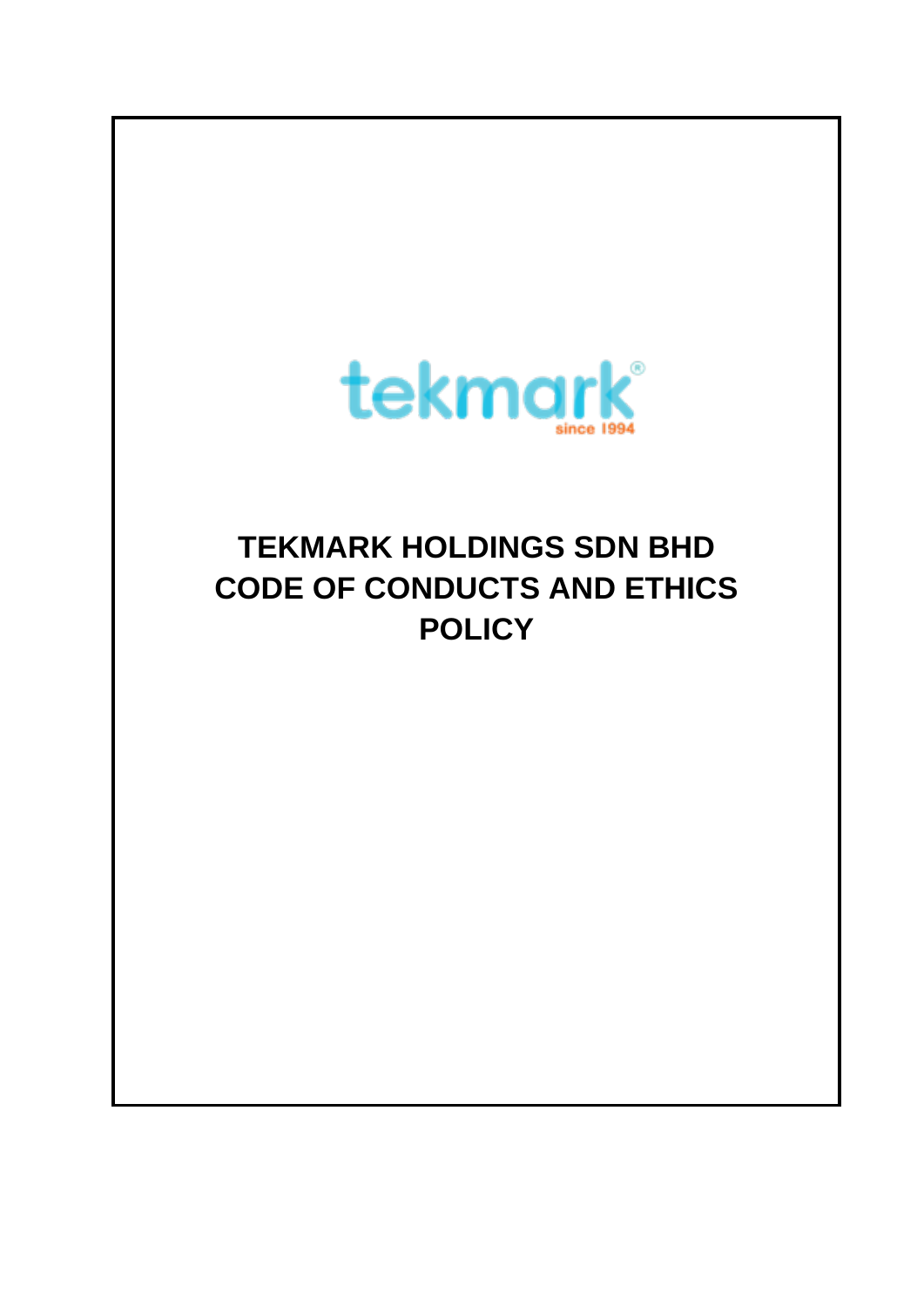

## **TABLE OF CONTENT**

| <b>NO</b> | TITLE                            | <b>PAGE</b> |
|-----------|----------------------------------|-------------|
| 1.O       | <b>INTRODUCTION</b>              | 3           |
| 20        | <b>PURPOSE</b>                   | 3           |
| 3.0       | SCOPE, TERMS AND DEFINATIONS     | 3           |
| 4 O       | CORE CODE OF CONDUCTS AND ETHICS |             |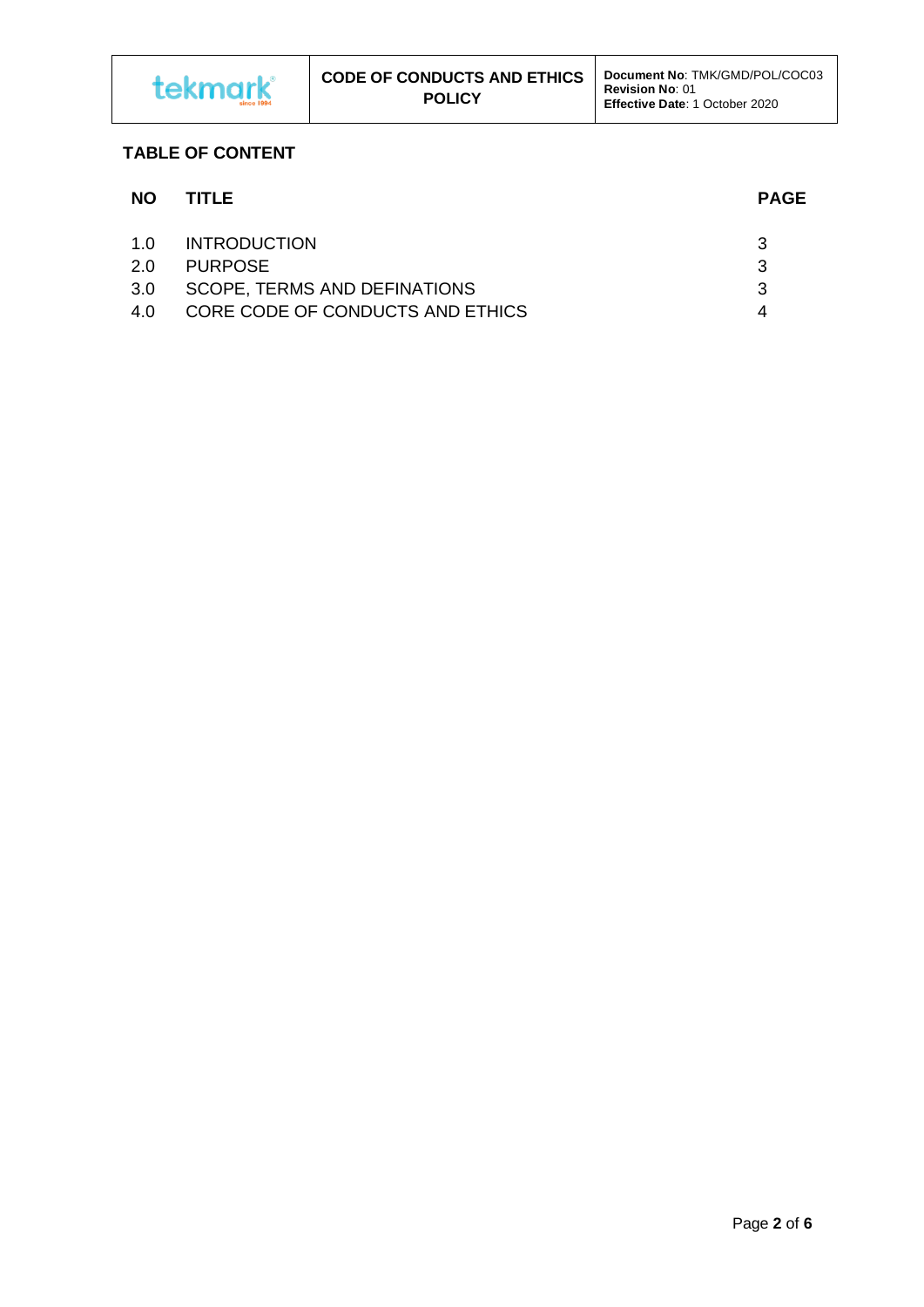## **1.0 INTRODUCTION**

This Code of Conducts and Ethics is established under the provision of Tekmark Holdings Sdn. Bhd (199601026375) (hereafter collectively referred to as "TMK") and our subsidiaries operated local and international; to uphold the highest standards of professionalism and exemplary corporate conduct. This Code of Ethics and Conduct (the "Code") sets out the principles and standards of business ethics and conduct of the Group.

## **2.0 PURPOSE**

TMK had established code assist the Directors, Employees, Business Associates and External Providers in defining ethical standards and conduct at work. The Code is not intended to be exhaustive, and there may be additional obligations to each individual are expected to behave or conduct when performing their duties and ensure compliance with all applicable laws, rules and regulations to which they are bound to observe in the performance of their duties.

Code's provisions can result in disciplinary action, including termination of employment/contract of service

## **3.0 SCOPE, TERMS AND DEFINITIONS**

3.1 SCOPE

This ABC policy is established for TMK and our subsidiaries including business associates, directors, employees, external providers and interested parties regardless of their type of appointment. Following is our subsidiaries:

- a) TEKMARK SDN BHD (199401004627)
- b) TEKMARK BROADCAST SDN BHD (200401009175)
- c) TEKMARK SOLUTIONS SDN BHD (202001001272)
- d) TEKMARK PTE LTD (200619454-K)
- e) TEKINSIDE MEDIA SDN BHD (201301042975)
- f) PT TEKINSIDE MEDIA INDONESIA
- g) WOLRDSOFT TECHNOLOGIES SDN BHD (200401015067)
- h) WORLDSOFT TECHNOLOGIES PTE LTD (201419262K)

## 3.2 TERMS AND DEFINITIONS

**"Employees"** to all personnel who directly and indirectly contracted to the company and its subsidiaries.

**"Exco Member"** refer to senior level executives of an organisation that holds most responsibility and accountability of the business plans, goals and results.

**"External Providers"** refers to provider that is not part of the organization such as agents, distributors, representatives, contractor, sub-contractors, suppliers, vendors, consultants, customers and others who perform work or services for and on behalf of TMK.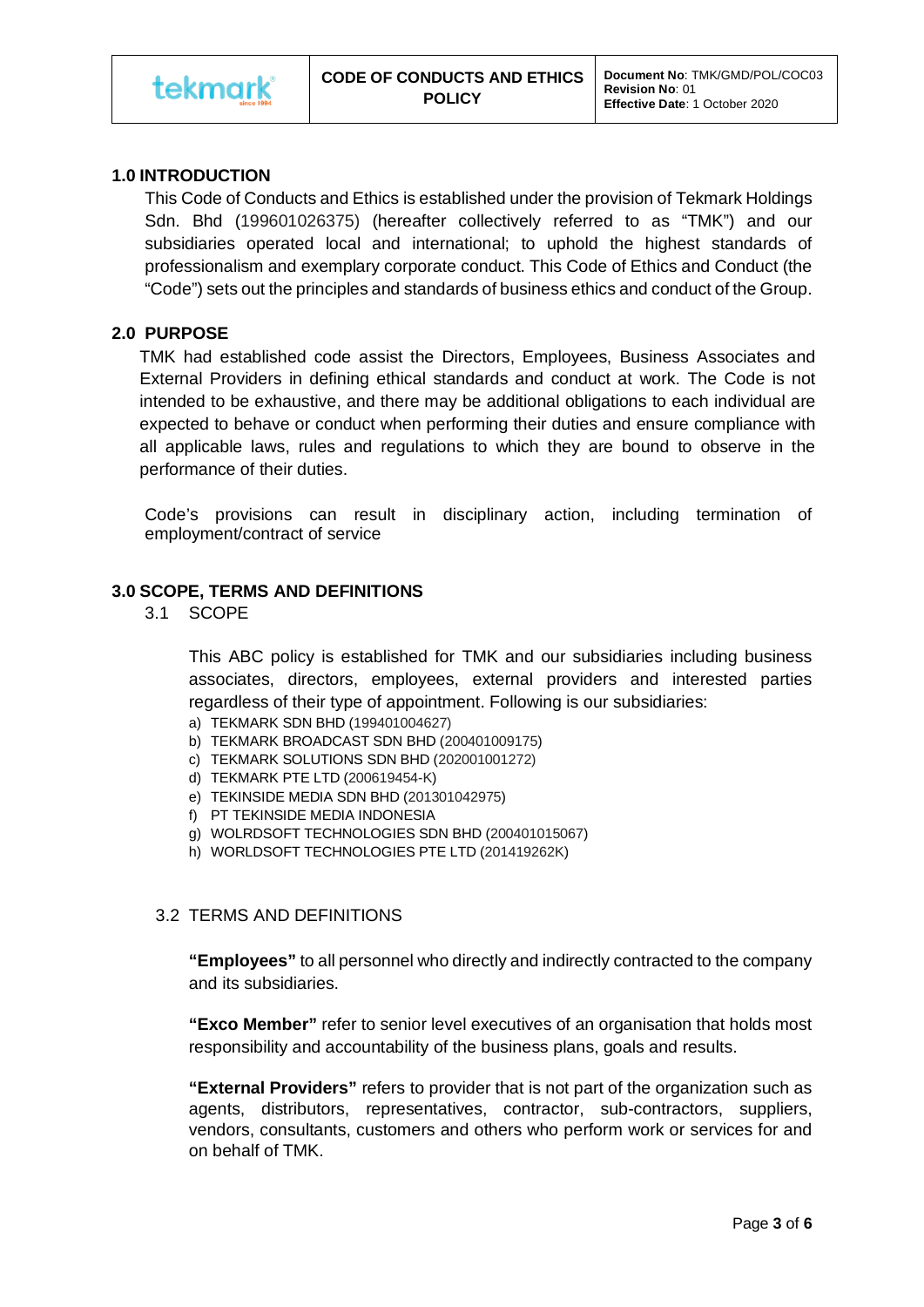**"Improper conduct"** means any conduct which if proved, constitutes a disciplinary offence or a criminal offence (as defined by Whistleblower Protection Act 2010).

**"Whistleblowing"** refers a deliberate and voluntary reporting of an individual or an organisational malpractice within the Group; by a person who has or had privileged access to information about an actual, suspected or anticipated improper conduct or activities within the Group.

**"Whistleblower"** refers to an individual or person who makes a report on any suspected and/or known instances of improper conduct or activities as stated in 3.1.2 above.

# **4.0 CORE CODE OF CONDUCTS AND ETHICS**

4.1 Conflicts of Interest

The Directors, Employees, Business Associates and External Providers shall avoid involving themselves in situations where there is real or apparent conflict of interest between them as individuals and the interest of the Group. Directors, Employees, Business Associates and External Providers must not use their positions or knowledge gained directly or indirectly in the course of their duties or employment for private or personal advantage (directly or indirectly).

In addition, a Director, Employee, Business Associate and External Provider shall avoid any situation in which they have an interest in any entity or matter that may influence their judgment in the discharge of responsibilities.

## 4.2 Protection of Assets and Funds

Directors and Employees must protect the assets and funds of the Group to ensure availability for legitimate business purposes and that no property, information or position belonging to the Group or opportunity arising from these be used for personal gain.

## 4.3 Business Records and Control

Accurate, timely and reliable records are necessary to meet the Group's legal and financial obligations and to manage the affairs of the Group. All books, records and accounts should conform to generally accepted and applicable accounting principles and to all applicable laws and regulations. The preparation and maintenance of accurate and adequate business records are the responsibility of each Employee. No unauthorized, false, improper or misleading records or entries shall be made in the books and records of the Group, under any circumstances.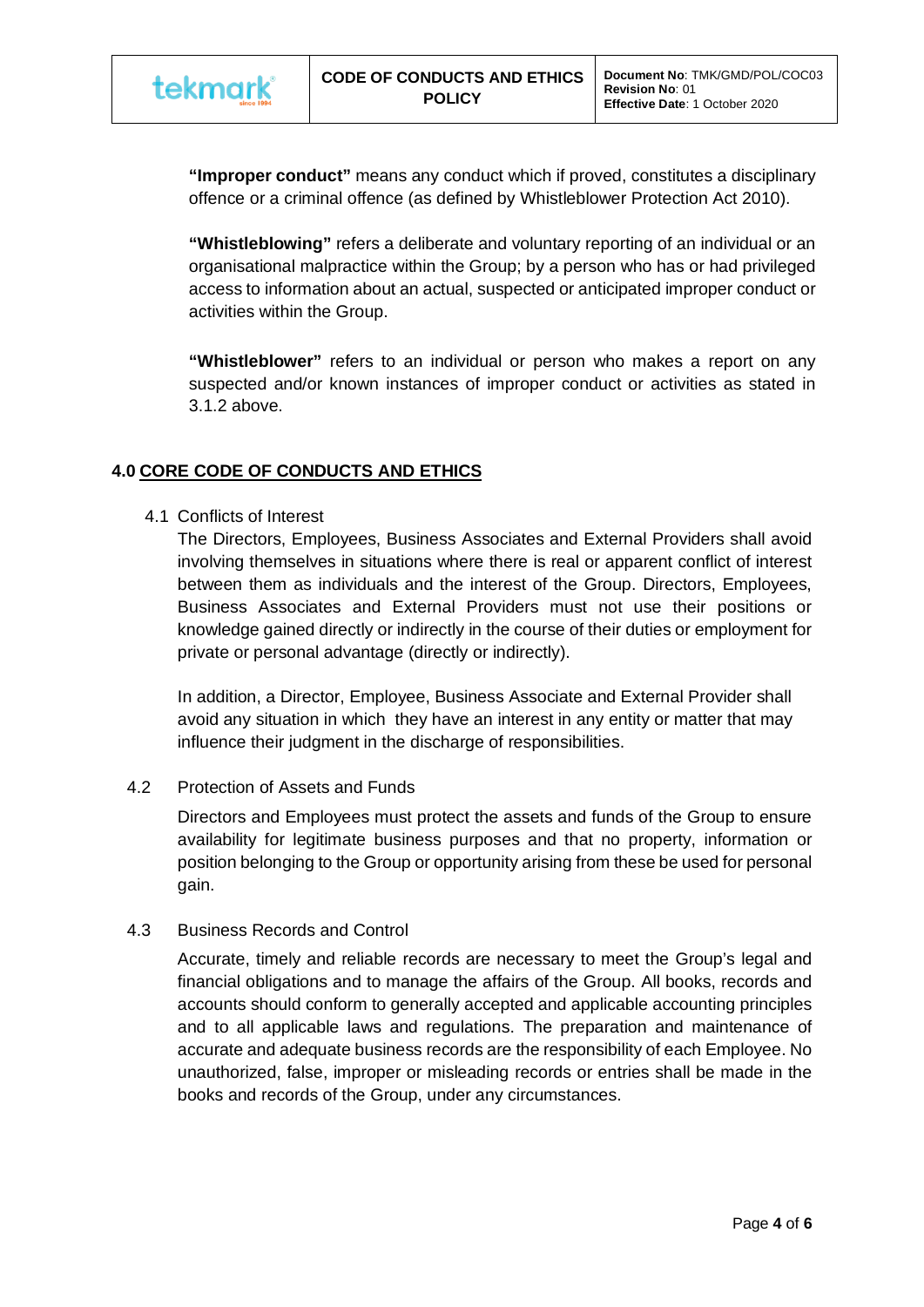4.4 Compliance to the Law

The Group will comply with all applicable laws, rules and regulations of the governments, commissions and exchanges in jurisdictions within which the Group operates. Directors, Employees, Business Associates and External Providers are expected to understand and comply with the laws, rules and regulations that are applicable to their positions and/or work, not limited to:

- a) Anti-Money Laundering and Anti-Terrorism Financing Act 2001
- b) Malaysia Anti-Corruption Commission Act 2009, (Amendment 2018)
- c) Personal Data Protection Act 2010
- d) Competition Act 2010
- e) Whistleblower Protection Act 2010
- f) Company Act 1965, 19773, 2016

The Group reserves the right to report any actions or activities suspected of being criminal in nature to the police or other relevant authorities.

4.5 Personal Gifting

No personal gifts, favours, entertainment or services, in cash or kind, that will or will appear to influence objective and fair business decisions, will be accepted or provided.

4.6 Entertainment, Donations and Sponsorship

Any entertainment, donation and sponsorship to/from any company with regards any amount shall be directed to Corporate Governance and Compliance's Office for review and approval.

## 4.7 Health and Safety

The Group will use its best endeavours to ensure a safe workplace and maintain proper occupational health and safety practices to commensurate with the nature of the Group's businesses and activities. Such a commitment in return requires that all Directors, Employees, Business Associates and External Providers understand and abide by the Group's policies and procedures.

#### 4.8 Sexual Harassment

Sexual harassment by any Directors, Employees, Business Associates and External Providers is unacceptable. It is the Group's policy to provide all Employees with a working environment free from any form of sexual harassment. Any questions concerning issues of such should be directed either to the Employees' superior or the Human Resource Department. All such reports and/or complaints shall be treated with strictest confidence.